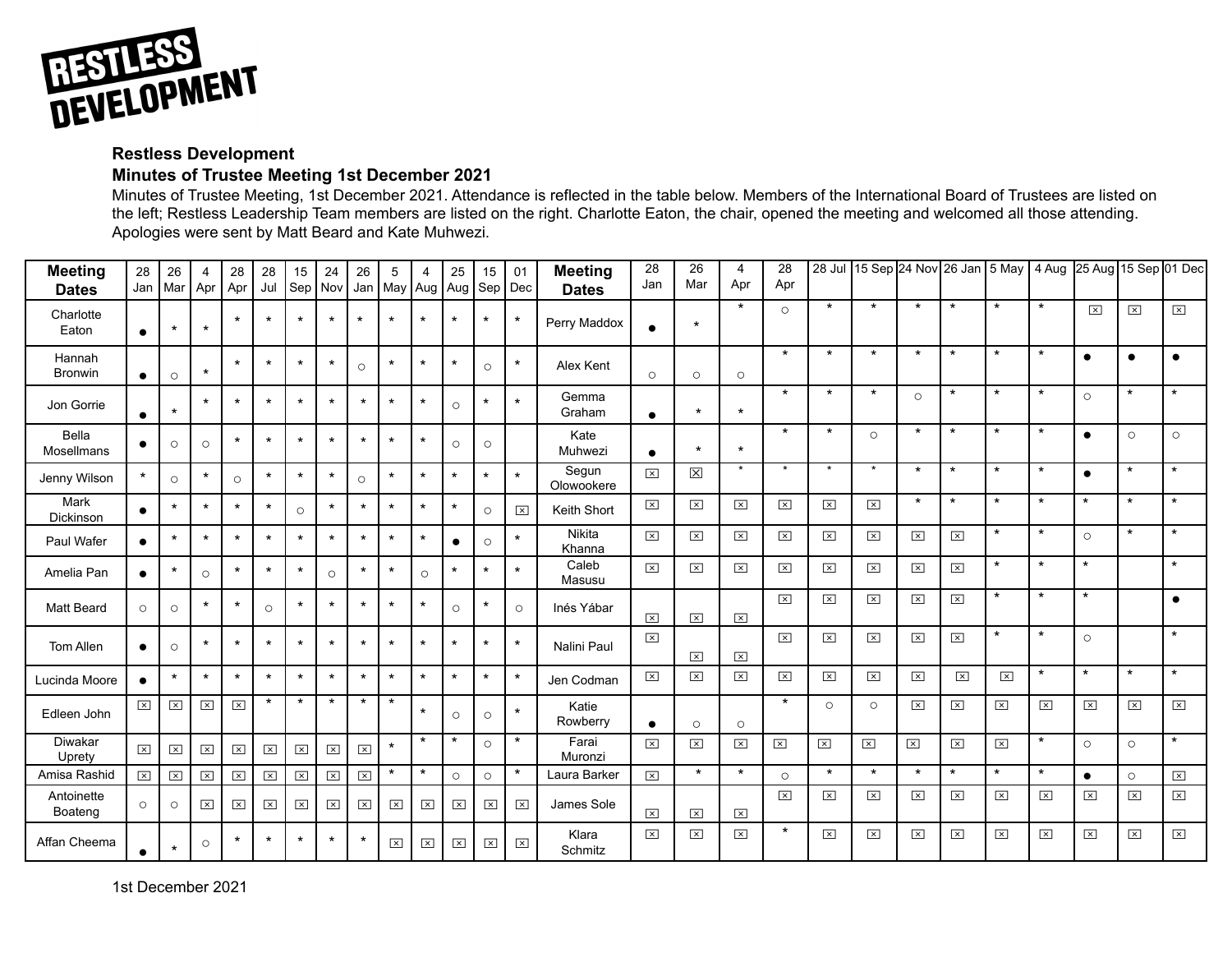| $\overline{\mathbf{x}}$<br>$\overline{\mathbf{x}}$<br>$\overline{\mathbf{x}}$<br>$\overline{\mathbf{x}}$<br>Candie<br>$\overline{\mathbf{x}}$<br>$\mathbf x$<br><b>Ed Francis</b><br>_<br>Casabalian<br>$\sim$<br>◡<br>$\overline{\mathbf{x}}$<br>$\overline{\mathsf{x}}$<br>$\overline{\mathbf{x}}$<br>Christina<br>一<br>Lewis<br>$\sim$<br><b>W</b> . | <b>Anand Aithal</b> |  |  |  | $\star$ | $\overline{\mathbf{x}}$<br>─ | ⊠<br>ے | $\boxed{\times}$ | $\overline{\mathbf{x}}$ | $\overline{\mathbf{x}}$ | $\overline{\mathbf{x}}$ | Alex Stewart | $\mathsf{X}$ | $\mathsf{X}$ | $\boxed{\times}$ | $\boxed{\times}$ | $\overline{\mathbf{x}}$ | $\mathsf{x}$ | $\overline{\mathbf{x}}$ | $\overline{\mathsf{x}}$ | $\boxed{\mathsf{x}}$ | $\overline{\mathsf{x}}$<br>_ | $\overline{\mathsf{x}}$ | $\times$ | $\overline{\mathbf{x}}$ |
|---------------------------------------------------------------------------------------------------------------------------------------------------------------------------------------------------------------------------------------------------------------------------------------------------------------------------------------------------------|---------------------|--|--|--|---------|------------------------------|--------|------------------|-------------------------|-------------------------|-------------------------|--------------|--------------|--------------|------------------|------------------|-------------------------|--------------|-------------------------|-------------------------|----------------------|------------------------------|-------------------------|----------|-------------------------|
|                                                                                                                                                                                                                                                                                                                                                         |                     |  |  |  |         |                              |        |                  |                         |                         |                         |              |              |              |                  |                  |                         |              |                         |                         |                      |                              |                         |          | $\overline{\mathbf{x}}$ |
|                                                                                                                                                                                                                                                                                                                                                         |                     |  |  |  |         |                              |        |                  |                         |                         |                         |              |              |              |                  |                  |                         |              |                         |                         |                      |                              |                         |          | $\overline{\mathbf{x}}$ |

| $\bullet$ In attendance | Absent/Apologies | $\boxtimes$ Not a Trustee/Resigned | * Via Phone/Skype |
|-------------------------|------------------|------------------------------------|-------------------|
|-------------------------|------------------|------------------------------------|-------------------|

**1. Welcome.** Minutes approved from the last meeting. All actions completed and only one outstanding re. youth collective commercial models. Charlotte has some governance items for the end of the meeting - will aim to cover in AOB.

**2. Youth Spotlight and COP.** Charles shared update on COP26 and research he shared at the meeting. Felix shared his own experiences as a young person, of climate change and the impacts on local communities. He shared how young people are planning to mitigate climate change and fighting to ensure young people have a voice and are involved in decision making processes. Poonam shared her experience as a climate representative. She spoke about a report she was involved in preparing and suggested she could share these. She thanked Restless for the platform Restless had given her and how important this was.

Jenny asked what plans the young people had next and what things they want to focus on in their local communities? Poonam responded she had recently graduated so is planning to serve as a public official in Nepal and enable grassroots organisations to connect with the policy makers and be the bridge between the two. She wants to ensure young people across Nepal have access to policies and to share their voices. Her long term goal is to be involved in the UN.

Inés explained that COP26 was a difficult space to have conversations - it is a place for campaigns and networking but the interaction need to happen afterwards to generate change. There was a lot of media engagement which was good, but it was difficult to give young people exposure to leaders and decision makers in these spaces. Alex reflected that at COP26 at least we were able to access all of the different spaces and have different conversations so this was a positive.

Charlotte thanked everyone for their comments and the vibrancy of this session.

**3. State of the Agency Report.** Alex notes she had shared the report and this was a collective effort with RLT contribution. It was a busy but successful quarter in terms of fundraising. The State of Youth Civil society report first draft is now ready and this really works with our youth power principles. We have a launch date set for 30th March and so far all on track. A number of strategy product launches are planned in the coming months too which is exciting.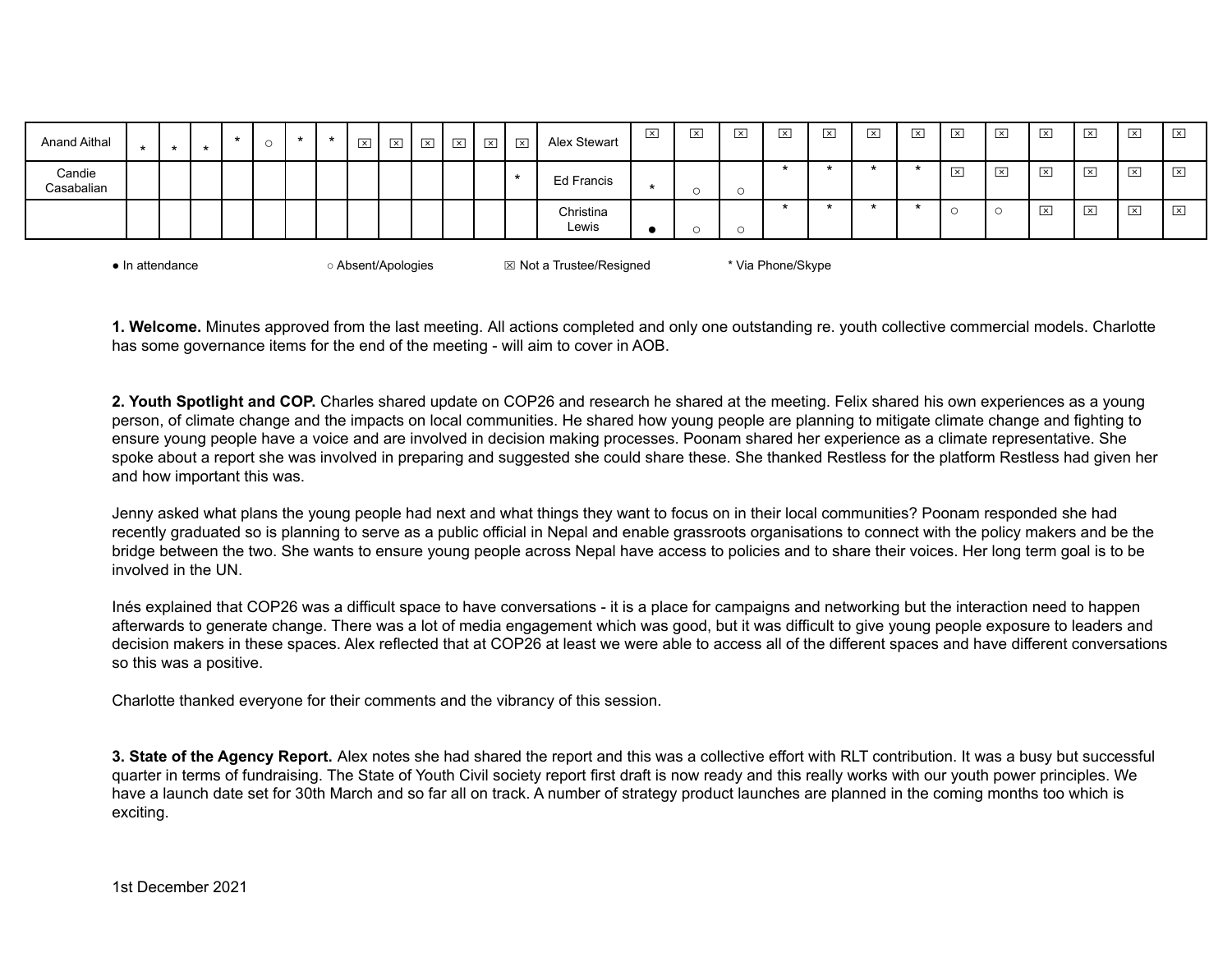Alex shared that the whole agency will be closing between christmas and new year to thank everyone for hard work and enable everyone to take a break.

Charlotte noted the reports she had seen were all positive and thanked Alex for the update. Charlotte asked if there were any questions for Alex. Paul had a question about strategy and asked how we keep the strategy nimble, agile and active - rather than so focussed on thematic areas? Alex noted we need to focus on youth leadership, youth strengthening and restoring power. This enables the young people to then focus on climate, education, or whatever their priorities are. We are moving towards focusing on strategic priority areas so we can flex and respond to change more quickly.

**4. Resource Mobilisation Committee Report.** Gemma shared a presentation on income headlines, Really positive quarter 4. The win rate is up to 66% an increase on 19/20 year - this is impressive and we should be proud of this. And the new financial year is off to a good start.

End of year review - not finalised yet. Need to look at this in more detail and understand how this can inform future planning etc. 20/21 was an experimental year with different ways of working, different donor focuses etc. Emerging analysis presented but still underway - suggest we have won longer, multi year funding and also seen increases in the amounts we have won. Unrestricted funding was largely met, apart from corporate funding and we have now looked at this and adapted how this will work moving forward.

Paul asked a question regarding the bids we are submitting with new funders, and asked what does it feel like? Is it a very competitive process or are there some propositional proposals where there is more of a conversation - what's the mix? Gem will look at that in the analysis - but feels it is a mix. Good number (25%?) where we have been invited to apply for something as a result of relationship building.

Charlotte said the papers represented a really good picture especially during the last year which was exceptionally difficult.We are in a strong position to move into the next year. Amelia echoed the view and asked if there was any similarity in the feedback for the proposals we didn't win - what are 2 or 3 of the key themes/feedback points. Gem said we don't have much feedback, not a lot to go on. But we will look at the themes. Kellogs provided a lot of feedback which was brilliant and very valuable.

**5. Year End Budget.** Segun shared uthe latest budget position and year end figures in detail, covering projections, reserve levels and cash flow picture.

**6. Risk.** Candie talked through the key risks and the Quality Assurance Framework.

- $\bullet$  Risk movements: this quarter, we have :
	- decreased:
		- Donor Diversity (we have less reliance on a small number of donors and have 20% new funders)
		- Senior Leadership (the appointment of interim Co-CEOs has brought stability) and
		- Flexible Income (reduced likelihood as we are forecasting a bigger amount to be raised)
	- o increased: Cashflow
- top risks:
	- Planning for Growth & Change: Remains high
	- Major Incidents & Disasters: Remains high continuous waves of Covid still impacting staff teams and volunteers across multiple Hubs

As we enter a transition period for both our global strategy and agency modelling, the high scores reflected in this Quality Assurance Framework should be celebrated as a demonstration that our approach to driving performance and change simultaneously has been successful over the past 5 years. It also